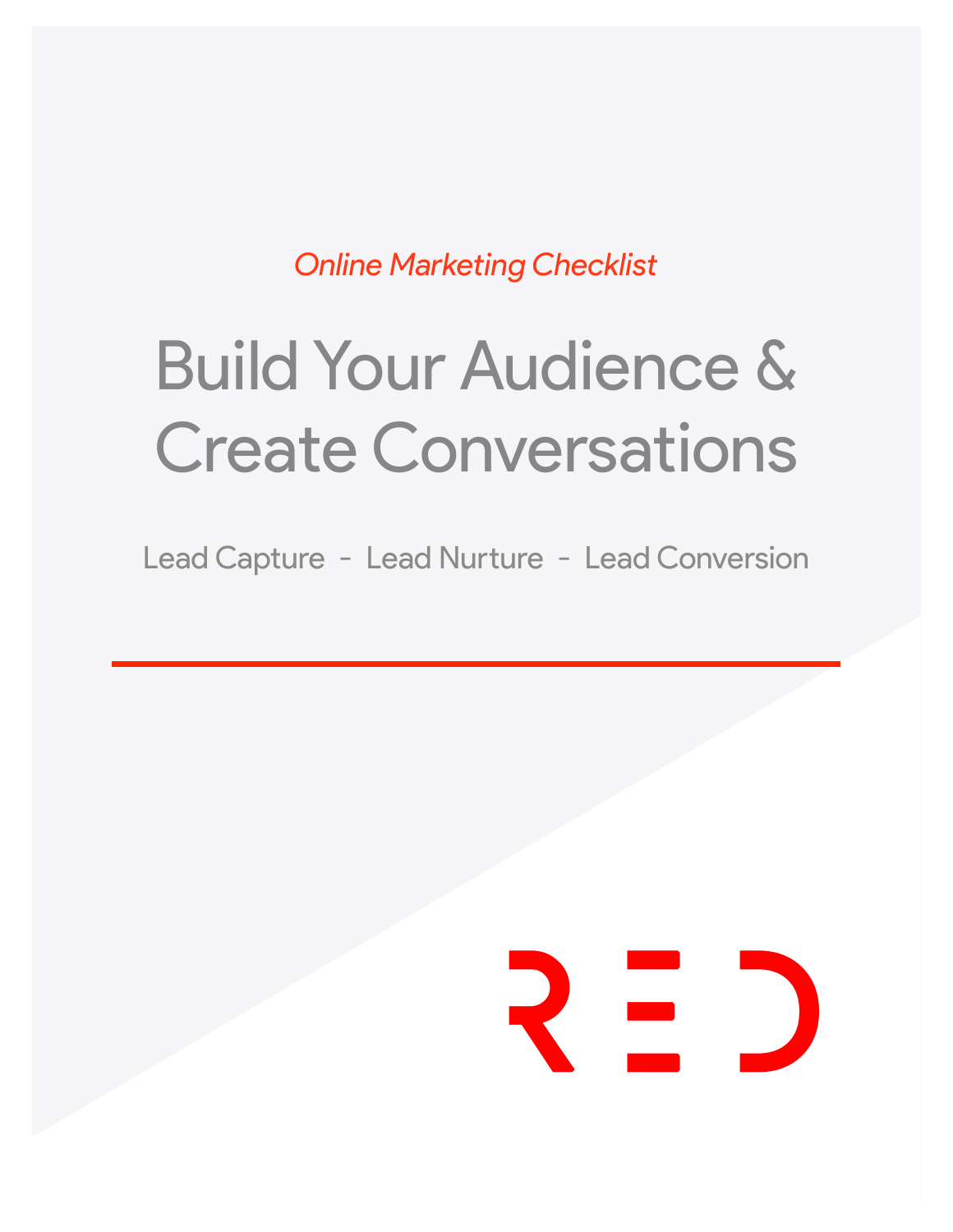# Build an Audience & Create Conversations

*This checklist will help you dominate Google, YouTube, Facebook, and Instagram so your business can grow. Use this checklist as a guide to a complete online marketing campaign.* 

A good marketing campaign delivers the right creatives at the right time.

*\_\_\_\_\_\_\_\_\_\_\_\_\_\_\_\_\_\_\_\_\_\_\_\_\_\_\_\_\_\_\_\_\_\_\_\_\_\_\_\_\_\_\_\_\_\_\_\_\_\_\_\_\_\_\_\_\_\_\_\_* 

We see too many companies spend large amounts of money on the creative, yet fail miserably on the delivery.

Our simple checklist is going help you execute a marketing campaign that works. Your goals should be to build an audience and create a conversation. Conversations create closings!

First, we are going to a look at your message.

After that...we will begin to locate your target audience. We break marketing down into 3 steps.

1. Lead Capture - Lead Nurture - Lead Conversions

When you place your message infant of the right audience at the right time your business will grow.

Let's get started.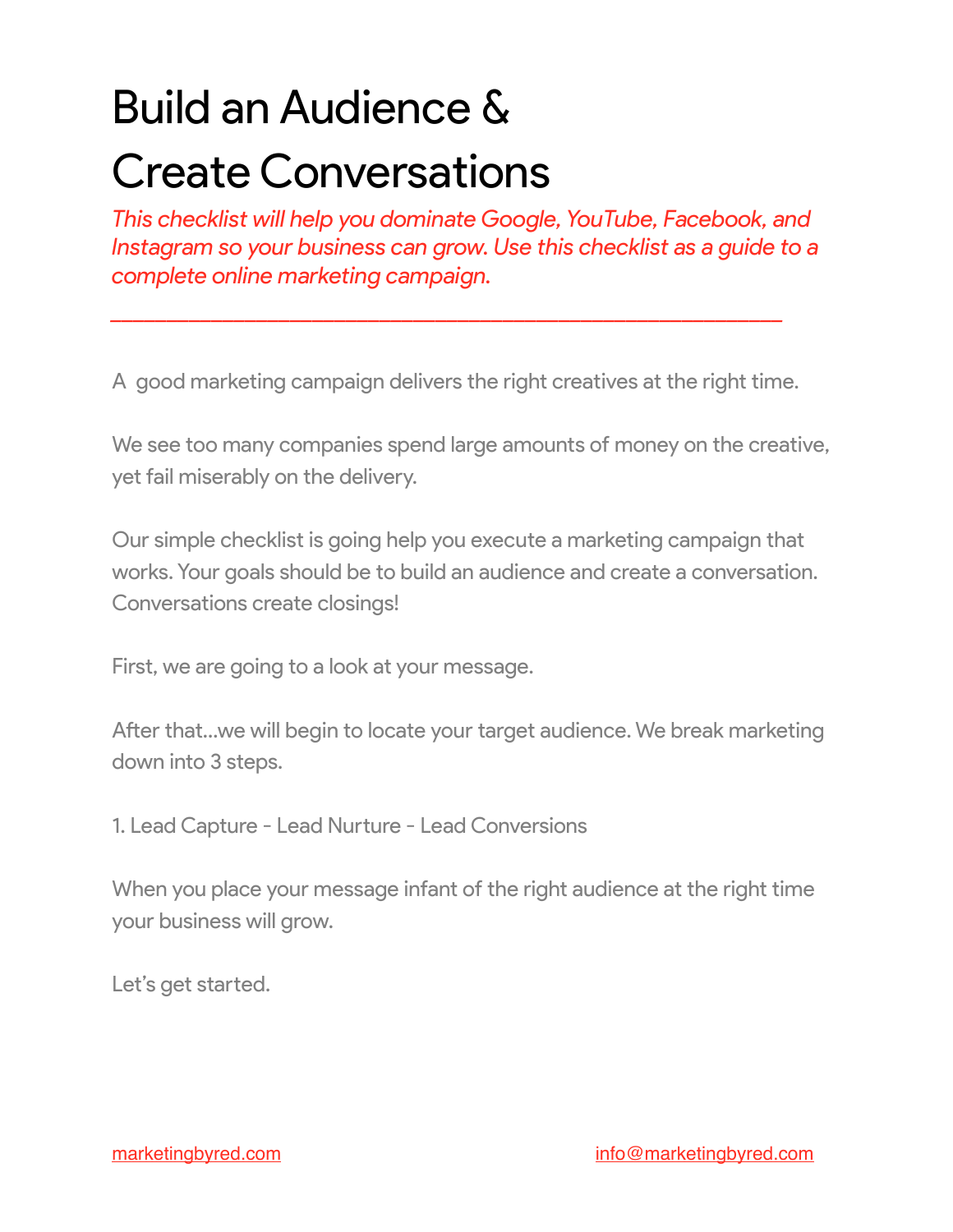#### Confuse You Lose

#### *Star with your message*

How is your message? Is is clear or is it confusing?

Great marketing campaigns have to focus on one thing, not a bunch of things. You have to be very clear on what you do, and how you beneft your customer.

That's why the very first step to creating your message has to be focused on the one thing that your viewer/customers wants.

When your message is focused on what the customer wants, they will listen.

 $\_$  , and the set of the set of the set of the set of the set of the set of the set of the set of the set of the set of the set of the set of the set of the set of the set of the set of the set of the set of the set of th

Your Message Checklist:

| <b>Unique Selling Proposition (USP)</b> |
|-----------------------------------------|
| Does it have the benefit in it?         |
| Is it simple                            |
| Does it say what you actually do        |
| Does it pass the 5 second test          |
| Place your USP the following places     |
| Website                                 |
| Facebook                                |
| YouTube                                 |
| Instagram                               |
| Video                                   |
|                                         |
| <b>YOUR USP:</b>                        |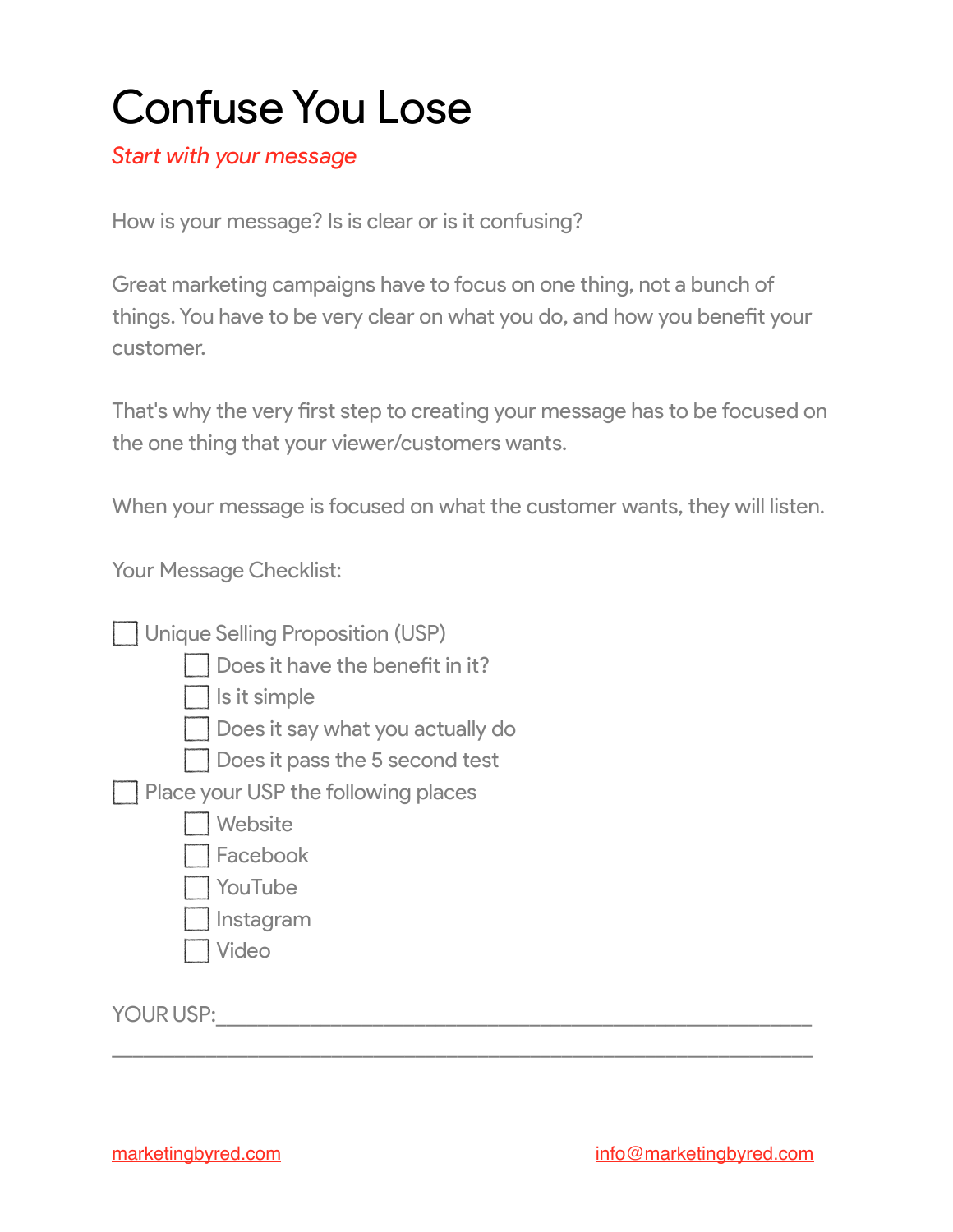### The Foundation

To be able to measure your ROI the foundation of online marketing needs to be put into place. You need to index your website and track everything

| Website set up and design (keep it simple)                         |
|--------------------------------------------------------------------|
| Website Optimization: Title, description, and on-page optimization |
| <b>Google Tag Manager</b>                                          |
| <b>Connect Google Analytics</b>                                    |
| <b>Connect Google Adwords</b>                                      |
| <b>Connect Facebook Pixel</b>                                      |
| Set up conversions Tracking on Tag Manager and Analytics           |
| <b>Phone Calls</b>                                                 |
| Thank-you-page                                                     |
| Google Webmaster (submit your sitemap to Google)                   |
| Google My Business (Google My Business)                            |
| Select the right Category                                          |
| <b>Built out the GMB profile</b>                                   |
| Create Citations (the Hoth, Yext, Bright Local or manual)          |
| Get first 5 reviews                                                |
| Create 7, 14, 30, 60, 90, and conversion remarketing audiences     |
| <b>Create Google Analytics and Google Ads remarketing</b>          |
| <b>Facebook Remarketing</b>                                        |
| More Audiences: visitors, non buyers, buyers                       |
| <b>Bing Webmaster</b>                                              |
| Blog set up                                                        |
| Page speed test and optimization                                   |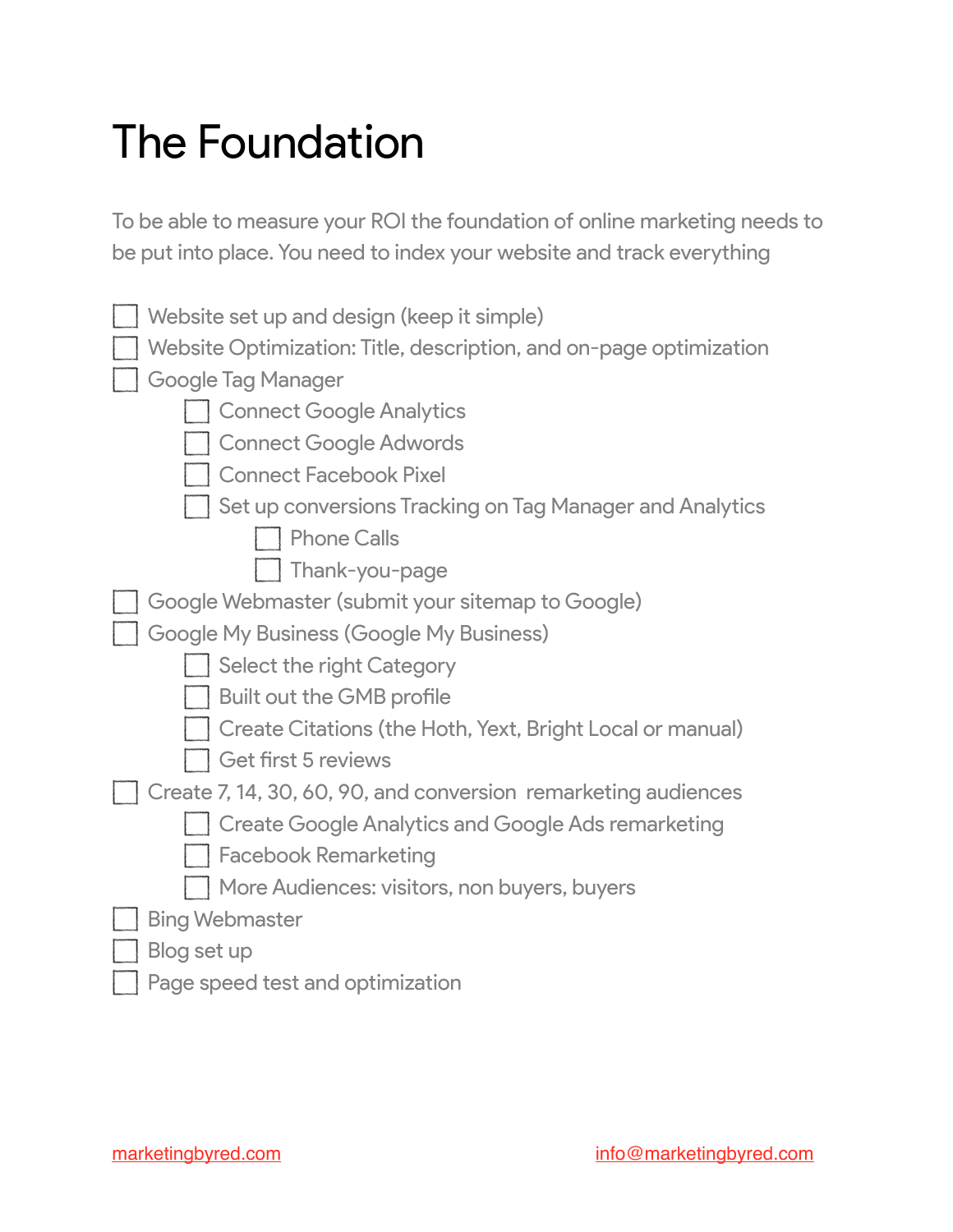# Lead Capture

Lead capture is where marketing begins. Without a leads, you can not create a sale. What is a lead? It can be a form fll, a phone call, a text message, a Facebook comment or chat etc.

|  |  |  | Create your offer that is compelling |
|--|--|--|--------------------------------------|
|  |  |  |                                      |

Build landing pages to match offers

**Build out advertorials** 

Create Typeforms or Surveys

Build out CRM system in REDUP

Start your campaign

Google Ads (Search, display, and Video)

Google Maps

Facebook Posts and Ads

Instagram Posts and Ads

YouTube Videos and Ads

Organic Search (SEO, Search Engine Optimization

\*I can't stress how important content creating is to a marketing campaigns. It's not easy to wake up everyday and create content. Put a team in place that can help you with content or have us create it.\*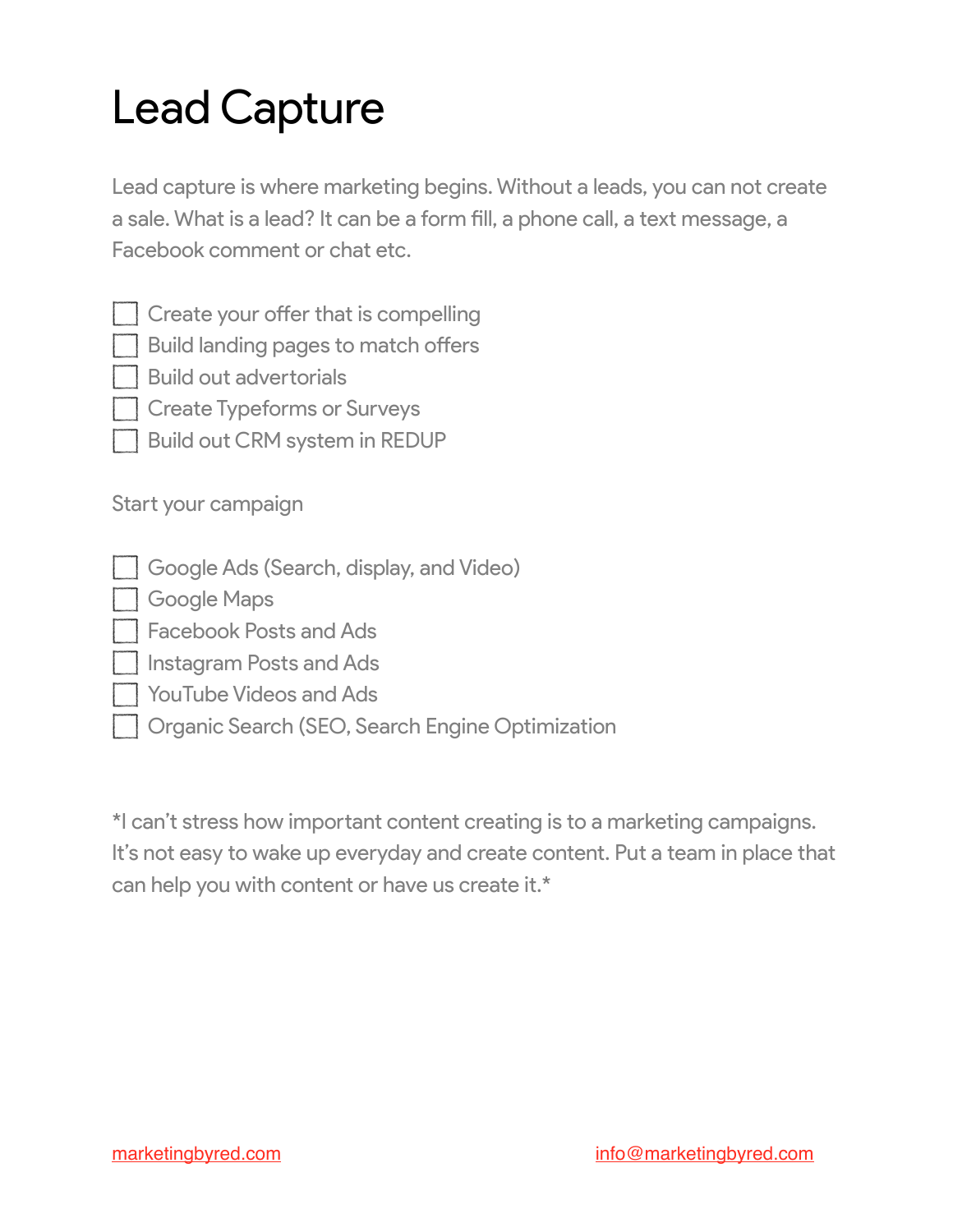#### **Lead Nurture**

New customers can take time to decide to buy your product or service. They don't come quickly. As a business owner, we tend to underestimate the how long the customer journey takes. So we give up, quit too earlier, or built a marketing campaign based off of short term gains. That's why you need a Lead Nurturing campaign in place.

Built out:

- **Display Ads** 
	- CRM followup in REDUP (Text, Voice Broadcasts, Email etc)
- Content to establish authority
	- Answer top 10 questions of customers
	- Create Blogs
	- Create Tutorial Videos

**Start Campaigns:** 

- Google Display remarketing campaign
- Google Remarketing for search ads
- Facebook Remarketing campaign
- Instagram Remarketing Campaign
- YouTube Remarketing campaign
- Email Follow up sequence
- Calls and Text messages (6 to 20 touches)

Your goal is 20 touches. Leads need to be nurtured into customers.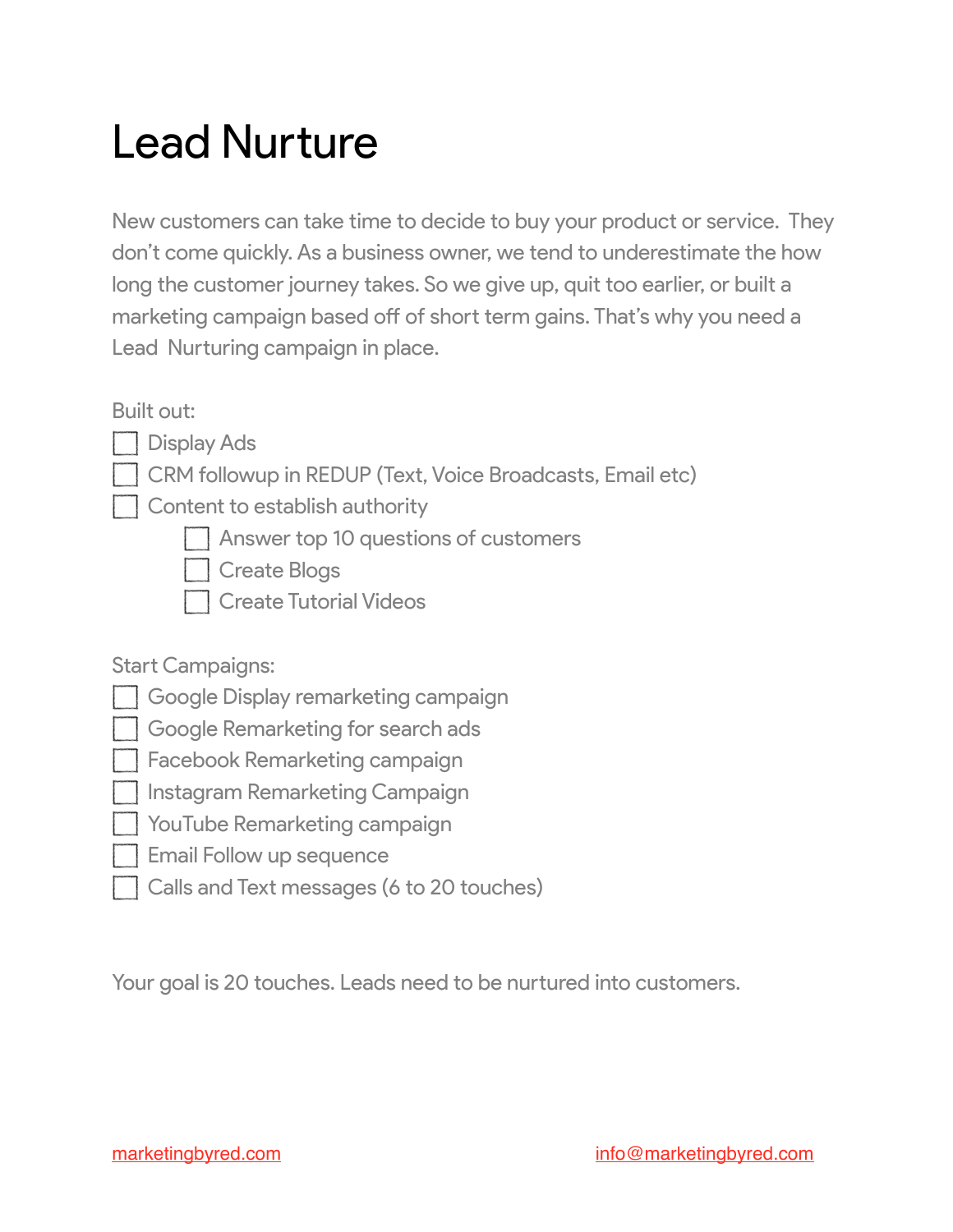## Lead Conversion

If you do Lead Capture and Lead Nurture correctly, lead conversion will take care of its self.

| Ť |  |
|---|--|
|   |  |
|   |  |
| m |  |
|   |  |

Google Reviews

**Client Testimonials** 

Shock and Awe Package

Up Sells Increase Lifetime Customer Value

**Customer Success and Satisfaction**